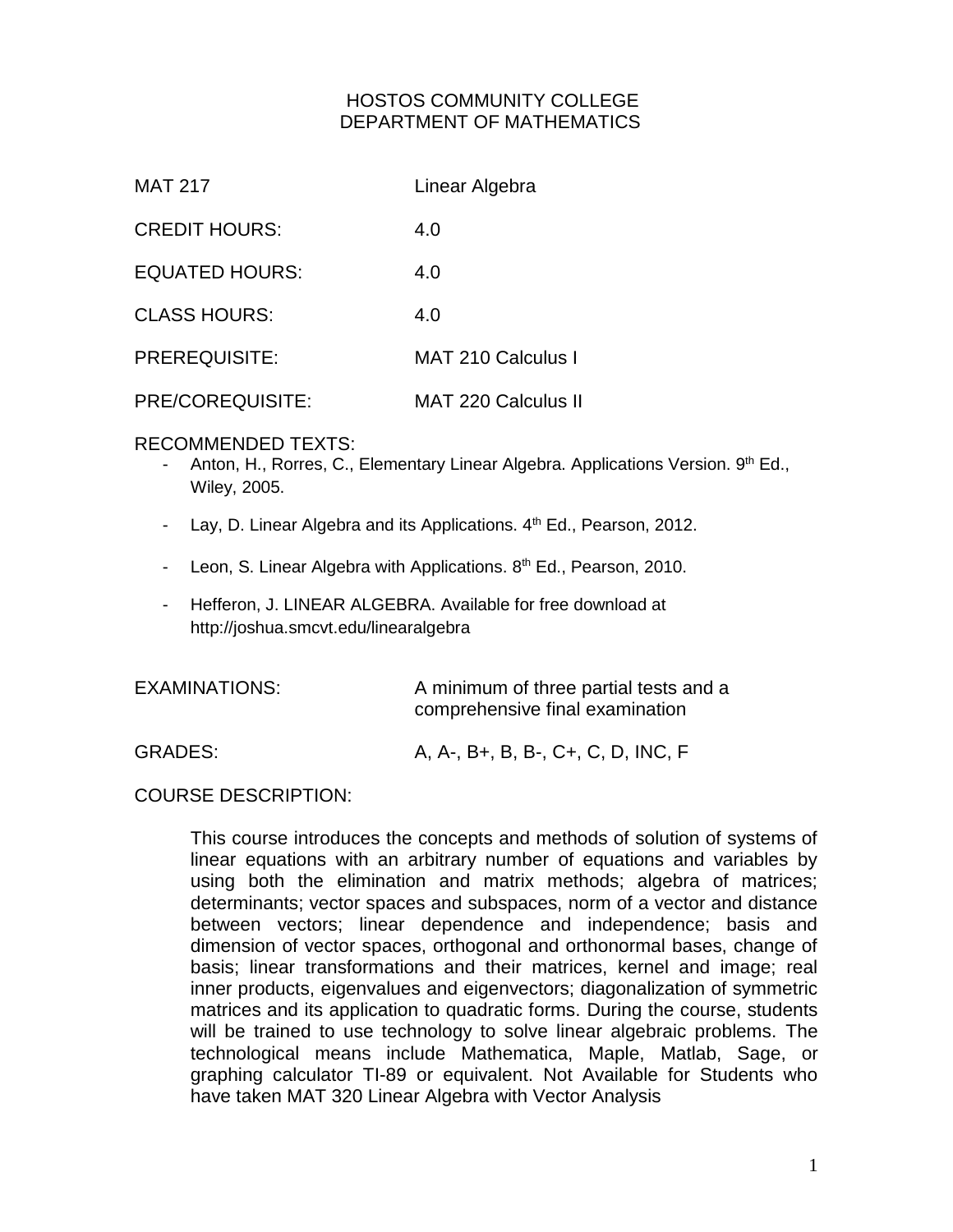#### **Math 217 (Linear Algebra) Student Learning Outcomes**

After completion of the course, the students will:

- 1. Be able to solve linear systems with arbitrary numbers of variables and equations by the elimination method. Be able to find a general solution and to analyze its structure by dividing variables into free and basic. Understand the relationship between linear systems and matrices.
- 2. Be able to perform algebraic operations over matrices to find the inverse matrix. Know how to solve a linear system by performing operations with matrices.
- 3. Know the definition and the properties of determinants. Be able to calculate determinants by reducing the order and by the elimination method. Be able to solve systems of linear equations by Cramer's Rule. Know how to find the determinant of the product of two matrices, of the inverse matrix, and of the transpose matrix.
- 4. Know the definition and the main examples of vector spaces. Be able to determine if a set of given vectors are linearly dependent. Know the definition of the dimension of a vector space, and be able to determine it. Understand what the subspace is and be able to construct the spanning subspace of a given set of vectors. Be able to determine if a vector belongs to a subspace by solving a system of linear equations. Know how to find a basis of a vector space, to change the basis and to find the vector coordinates in a new basis.
- 5. Know the definition and main examples of vector spaces with an inner product. Understand the relationship between an inner product and the norm of a vector, and angle and distance between two vectors. Know how to calculate norms, angles and distances between two vectors given an inner-product. Know the definition and understand the property of orthogonality in vector spaces with inner-product; know the generalized Pythagorean Theorem.
- 6. Know the definition and main examples of linear transformations of vector spaces. Be able to determine the kernel and the image of a linear transformation. Know the definition of a matrix of a linear transformation. Know the definition of eigenvalues and eigenvectors, and be able to find them by solving a characteristic equation or a system of corresponding linear equations. Understand the meaning and the process of matrix diagonalization. Be able to diagonilize a symmetric matrix. Understand the equivalence of two matrices and interpretation of the Jordan normal form.
- 7. Be familiar with applications of linear algebraic methods to the problems in different fields of study, such as geometry, biology, chemistry, physics, business, and economics.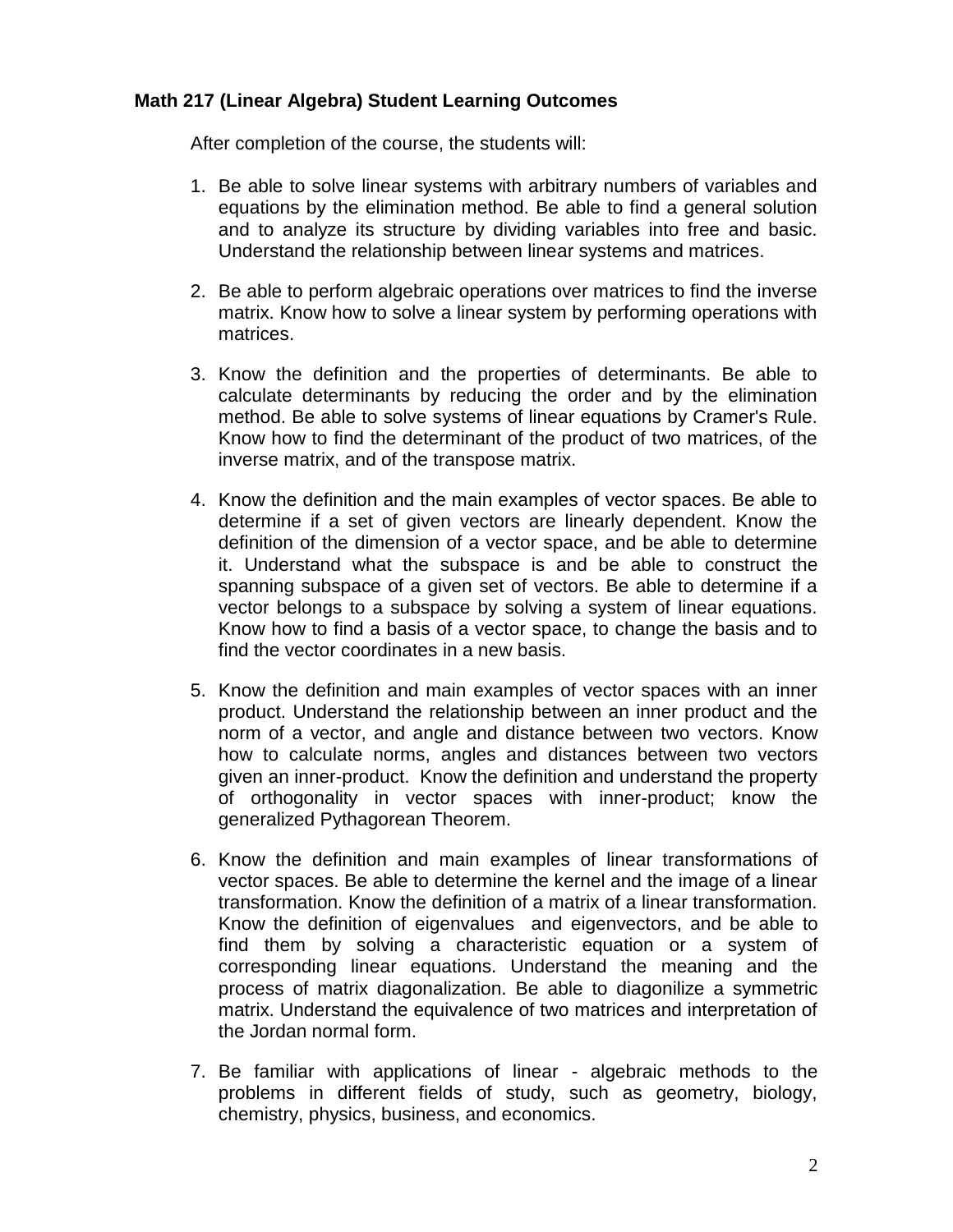## LEARNING OUTCOMES ASSESSMENT TOOLS:

SLO#1:

- Unit Test #1: Identify if the linear system is consistent. Find the unique or general solution, by using the elimination method. Identify the matrix of a linear system by matrix methods.
- Unit Test #2: Apply linear systems to the investigation of vector spaces.
- Unit Test #3: Devise a linear system and find its general and partial solutions to determine eigenvalues and eigenvectors.

## SLO#2:

- Unit Test #1: Find the inverse matrix by the elimination method. Solve a system of linear equations by the matrix method and by the Cramer's Rule.
- Unit Test #2: Use matrix operations to investigate vector spaces.
- Unit Test #3: Find the matrix of a linear transformation. Devise a matrix of the linear system needed to find eigenvalues and eigenvectors.

## SLO#3:

- Unit Test #1: Determine whether the system is consistent by finding the determinant of its matrix or in the process of using the Cramer's Rule.
- Unit Test #2: Use the determinant to find an area of a parallelogram or a volume of a parallelepiped spanning over vectors in a plane or in space.
- Unit Test #3: Find the eigenvalues that provide the zero value for the determinant of the linear system.

SLO#4:

- Unit Test #1: Use the properties of matrices for the investigation of the vector spaces.
- Unit Test #2: Determine if a set of vectors is linearly independent. Determine the dimension and find a basis of the vector space.
- Unit Test #3: Identify the vector space, and the subspaces corresponding to the eigenvectors.

SLO#5:

• Unit Test #1: Not applicable.

.

- Unit Test #2: Not applicable.
- Unit Test #3: Identify the inner product. Use it to normalize the eigenvectors.

### SLO#6:

- Unit Test #1: Not applicable.
- Unit Test #2: Not applicable.
- Unit Test #3: Identify the transformation of the vector space and its linearity. Find the kernel and the image, eigenvalues and eigenvectors. Detemine, whether the eigenvectors are orthogonal. Form the eigenvectors' basis\*.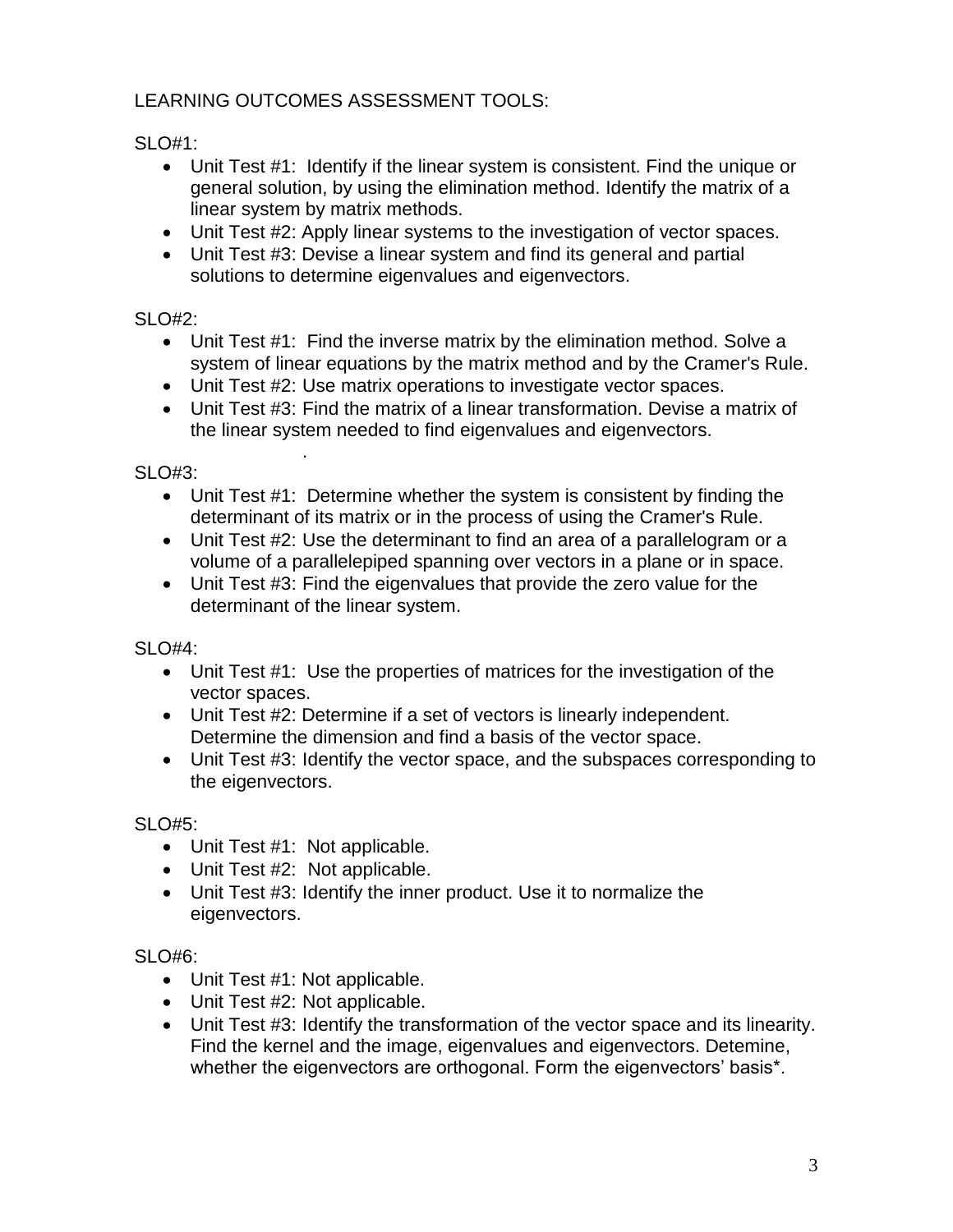SLO#7:

- Unit Test #1: Solve word problems using a linear system. Use a matrix method for solving word problems.
- Unit Test #2: Use the notion of the vector space when formalizing word problems.
- Unit Test #3: Use eigenvectors as basis vectors to diagonilize a symmetric matrix of the quadratic form. Show the role of eigenvalues in the transformed quadratic form.

# **SUGGESTED COURSE OUTLINE**

| <b>CLASS</b>                       | <b>TOPIC</b>                                                                |  |
|------------------------------------|-----------------------------------------------------------------------------|--|
| <b>SYSTEMS OF LINEAR EQUATIONS</b> |                                                                             |  |
| 1                                  | Systems of linear equations with arbitrary number of variables.             |  |
| $2 - 4$                            | Linear systems in matrix form. Elementary row operations. Row               |  |
|                                    | echelon and reduced row echelon forms. Solution by the Gauss-Jordan         |  |
|                                    | elimination. General solution, basic and free variables.                    |  |
| $5-6$                              | Matrix operations. Null, identity, and diagonal matrices and their roles in |  |
|                                    | matrix algebra. Matrices of the elementary row operations.                  |  |
| $7 - 8$                            | Invertible matrices. Finding the inverse matrix by row operations. Matrix   |  |
|                                    | methods of solution of linear systems. LU factorization.*                   |  |
| <b>DETERMINANTS</b>                |                                                                             |  |
| $9 - 11$                           | Determinants. Definition of the determinant as a function of a square       |  |
|                                    | matrix*. Properties of determinants. Evaluating determinants by row         |  |
|                                    | reduction. Cramer's rule.                                                   |  |
| $12 - 13$                          | Determinants of inverse, product and transpose* of matrices.                |  |
|                                    | Computation of the inverse of a matrix by using determinants.               |  |
| 14                                 | <b>REVIEW for Exam I</b>                                                    |  |
| 15                                 | <b>EXAM I</b>                                                               |  |
| <b>VECTOR SPACES</b>               |                                                                             |  |
| $16 - 17$                          | Definition and examples of vector spaces                                    |  |
| 18                                 | Linear dependence and independence of vectors. Dimension of a               |  |
|                                    | vector space.                                                               |  |
| 19-20                              | Bases of a vector space. Subspaces and spanning sets. Change of the         |  |
|                                    | basis. Finding if a given vector belongs to a subspace.                     |  |
| $21 - 22$                          | Spaces spanned by the columns and the rows of a matrix. Equality of         |  |
|                                    | their dimensions; equality of the row and column ranks.                     |  |
| <b>REAL INNER-PRODUCT SPACES</b>   |                                                                             |  |
| 23-24                              | Definitions and examples of spaces with inner product. Distances and        |  |
|                                    | angles in Eucledian and general inner-product spaces. Gram-Schmidt          |  |
|                                    | orthogonalization process*                                                  |  |
| 25                                 | <b>REVIEW for Exam II</b>                                                   |  |
| 26                                 | Exam II                                                                     |  |